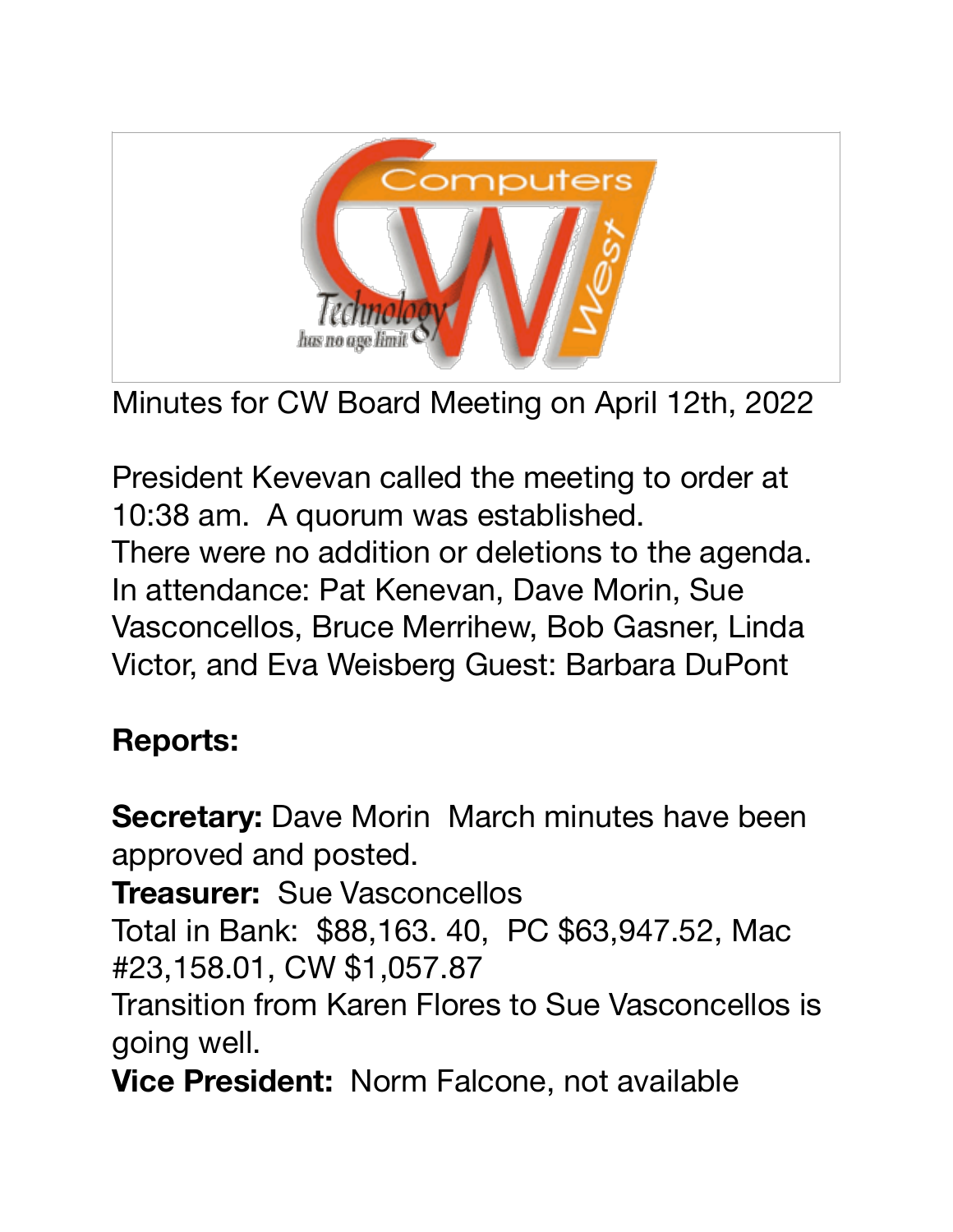**MacsWest:** Bruce Merrihew. The current format seems to be going well. New Monday Genius Bar is being tried. Average Friday attendance is about 25. **PC:** Bob Gasner. The help groups and mini classes are going well. More volunteers are need to help **Webmaster:** Bruce Merrihew No changes **Membership:** Eva Weisberg As of April 1st, 2022 there are 694 total members. PC 532, Mac 282 This does not account for how many are counted more than once as they are in both clubs. A few folks continue to join each month.

**Publicity:** Linda Victor Over 19000 cell phones have been collected over the years. There is an article in the Independent highlighting the program. Linda will contact the local radio station to continue to advertise the club. Thanks Linda

## **Old Business:**

A need continues to remove unwanted and unused items from our rooms CW Minutes have been posted Cabinets for Room B-tabled Dues proposal of \$20 for 2023 will be presented to the membership at the April 12th CW general meeting for approval.